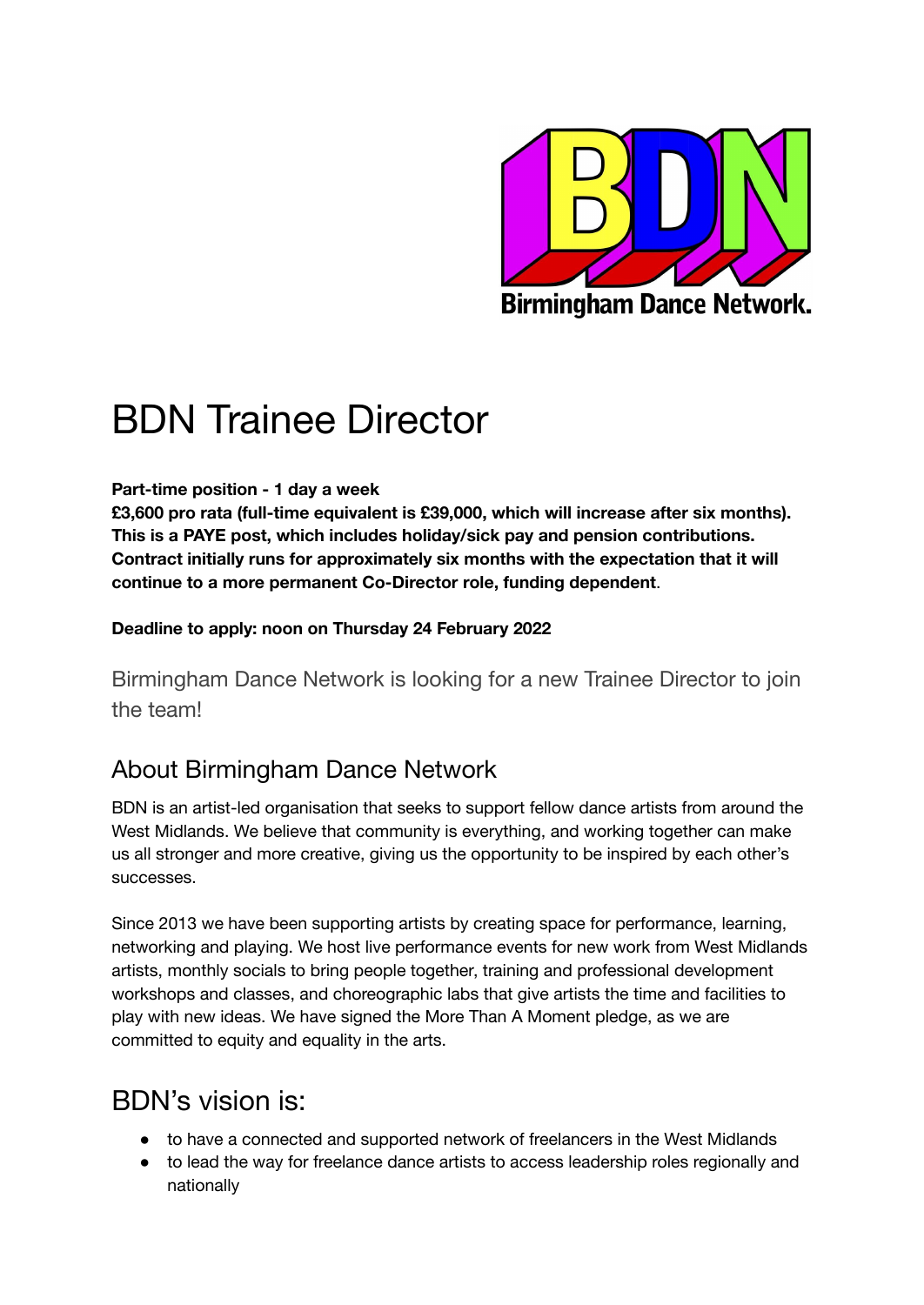- to retain and support a strong, diverse and thriving independent dance sector in the West Midlands
- to be an example of best practice in how freelance dance artists are supported

# Working Culture

BDN's structure is an example of distributed leadership, promoting a flattened hierarchy and including the core team in decision-making. We value team members as equal players in decisions and seek the views of the community of freelancers in strategic decisions.

We create safe spaces for dance freelancers, and want to increase participation in advocacy and activism around freelance working. We care for the community we serve and want to encourage a supportive network. We want to offer training, mentoring and key information that will allow freelance dance artists to access positions of responsibility and power. It is our core belief that artist-led organisations and freelance artists have a fundamental role to play in shaping the sector.

We have an Advisory Group that is invaluable in supporting and guiding our strategic direction and the new Director will engage with them, both in meetings and outside of these.

We are committed to positive action to tackle systemic marginalisation and we will implement the Rooney Rule. This means we will offer interviews to all candidates who meet the basic eligibility criteria and are Black, from the African Diaspora, from the South, East or Southeast Asian Diaspora, of Caribbean and/or Latinx heritage, and/or of Middle Eastern, Roma, Irish Traveller or Jewish heritage. If you identify as D/deaf, disabled and/or LGBTQI and meet the basic criteria you will also be guaranteed an interview for this role.

### About the role

The trainee directorship is a senior role, working alongside fellow Co-Director, Karen Wood and Artistic Director, Genevieve Say. The new Trainee Director will work collaboratively with the senior team but will ultimately be answerable to Karen and Genevieve. As a Trainee Director, you will bring an openness and willingness to learn and shape a new role with the organisation and contribute to the future direction of BDN. We are looking for someone with a creative mind who enjoys collaborating on new projects. This might not be a role you have had before but you are interested in leadership in the sector and this could be a route in.

You will work alongside the directors for the first six months on an upcoming project to learn how BDN project manages. You will also work with the other core BDN team members (the Marketing and Communications Lead and the Finance and Administration Lead) to learn about the operation and infrastructure of the organisation, take advantage of training courses that have been identified and equip yourself to move to the next phase of the directorship in September.

#### **Principal Duties and Responsibilities**

*Leadership and Strategy*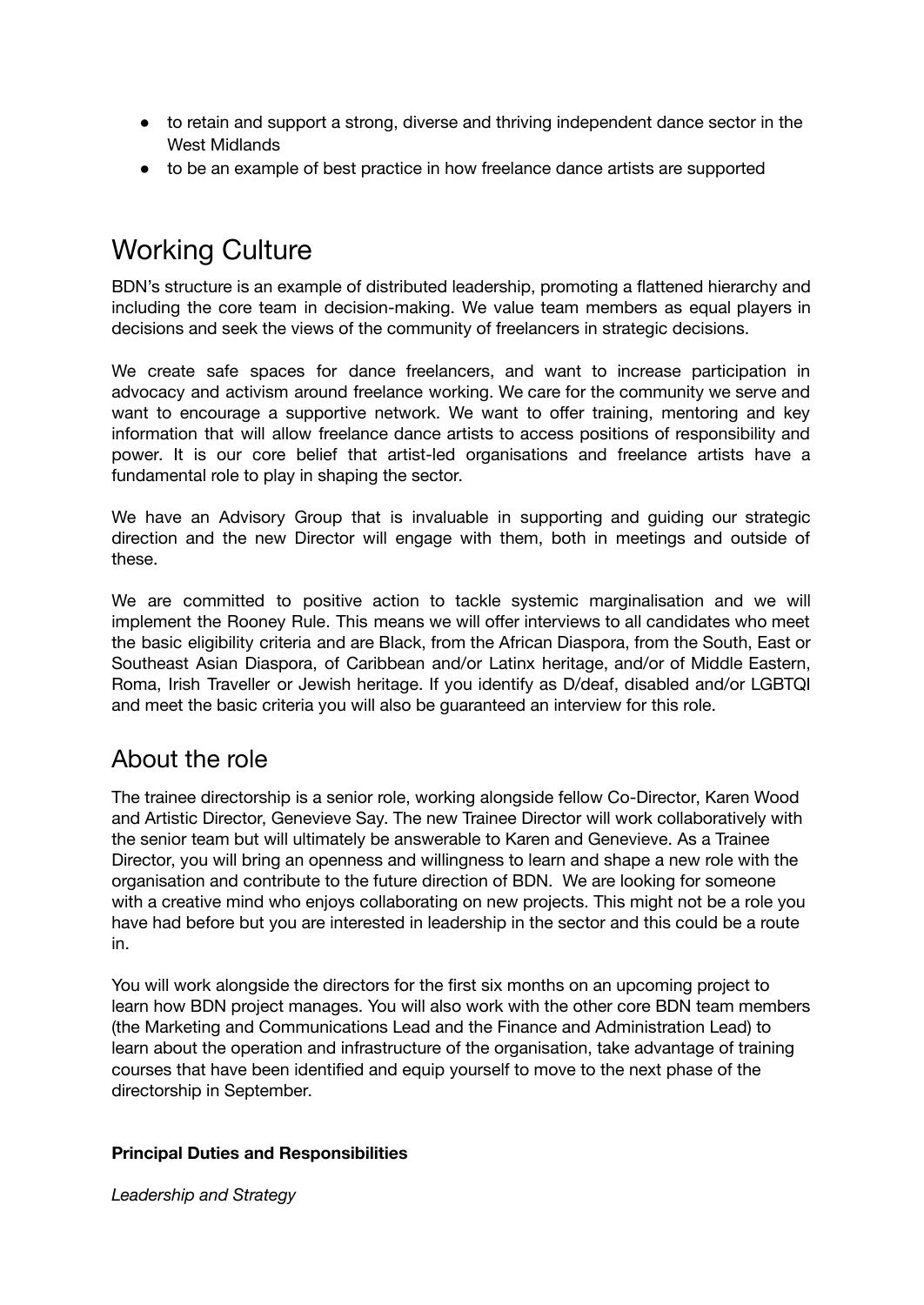- Able to think with energy and vision about BDN's future, and work collaboratively with the other Directors, BDN's Advisory Group and the broader network to shape our future direction
- Encourage creative risk-taking within BDN and its models of working
- Be part of a positive, 'can do' approach in the organisation while thinking about how BDN can be resourceful and adaptable in its approaches and operations.

#### *Financial and Operational*

- Co-lead the sustainable financial and operational management of the organisation
- Co-manage all legal aspects of the running of the organisation, including its partnership contracts and insurance
- Make BDN's operational management more effective and streamlined, including the writing of policies

#### *Fundraising and income-generation*

- Develop new income streams with new thinking about income-generation and fund-raising and grow existing income streams to maximise the potential for financial security and self-sufficiency
- Generate revenue from a variety of fundraising sources including trusts and foundations, companies, individuals and the public sector

#### *Advocacy and Communications*

- Be a public face of BDN
- Advocate for the organisation to inform policy, practice and influence as needed, especially in relation to its social, economic and cultural values
- Maintain and develop effective networks and relationships with potential and existing funders, supporters and stakeholders

#### **Trainee Director Profile**

#### *Essential*

- Have your own artistic practice
- Excellent written and verbal communication skills
- A passion for the development of professional dance provision, preferably with a specific interest in dance forms other than contemporary dance practice in Birmingham and beyond
- Prior experience of leading a team (this could be in a voluntary role)
- Experience of fundraising from a variety of sources
- Excellent time management
- Able to work flexible hours
- An innovative and creative approach to strategic thinking
- Some financial management skills and experience of managing projects
- Understanding and experience of developing relationships, brokering partnerships and influencing a wide range of stakeholders
- Fluent IT skills including knowledge of databases and spreadsheets
- Excellent interpersonal skills

#### *Desirable*

- Birmingham/Black Country based
- Driving licence and your own car (where possible, expenses will be paid when using the car for business)
- Experience of developing/building an organisation